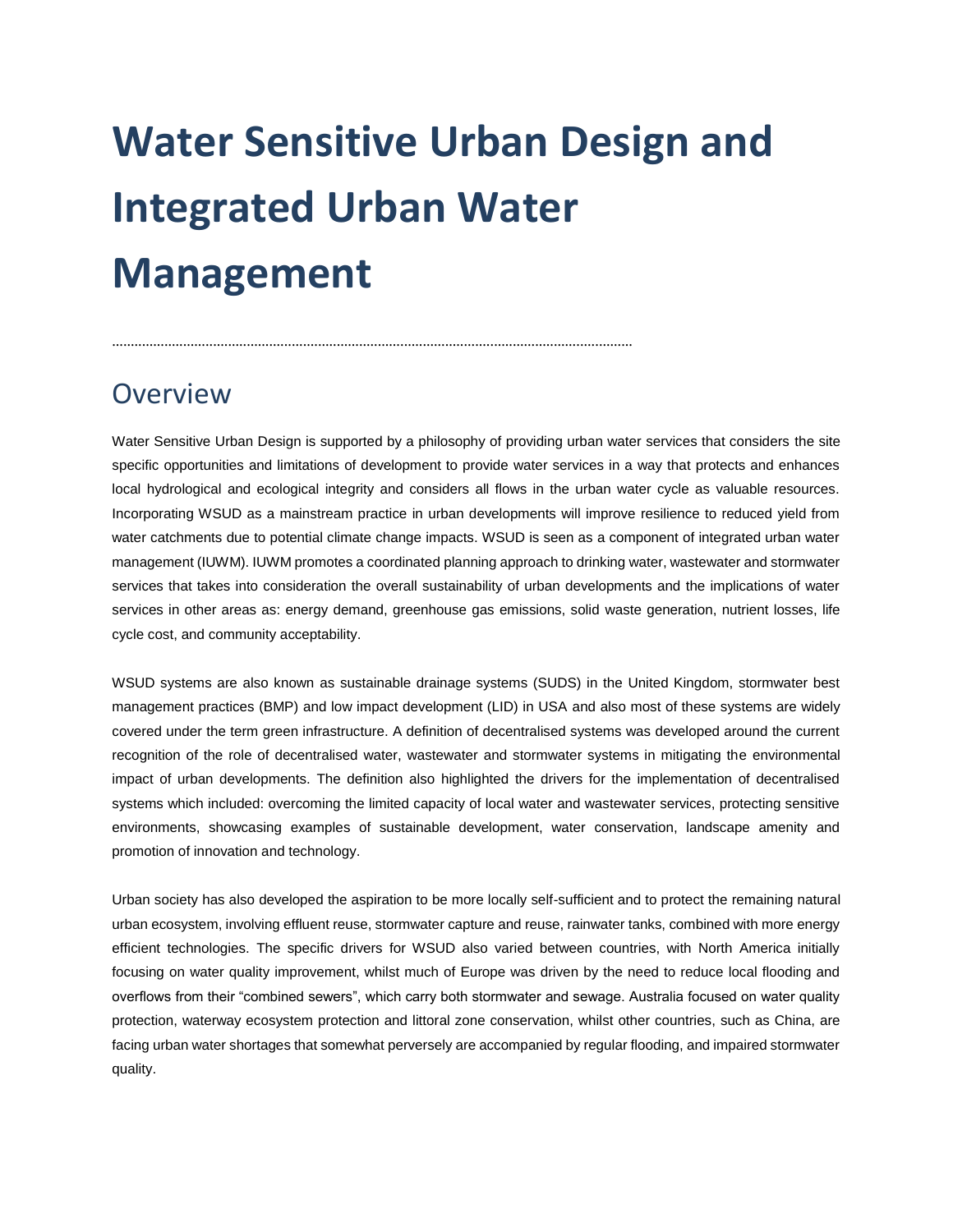Even though these approaches are comparatively new, however, there are today a wide range of WSUD technologies, design models, descriptive terms, driving objectives, guidelines, regulations, effectiveness metrics and economic values as part of journey to urban sustainability.

WSUD approaches are implemented in existing and new developments to address impacts from climate change, urbanization and population growth. Incorporating WSUD as a mainstream practice in urban developments can play a significant role in the transition from the current water, wastewater and storm water systems to a more sustainable paradigm including mitigating impacts from climate change and urbanization. WSUD systems can deliver multiple benefits including water supply, storm water quality improvements, flood control, landscape amenity, healthy living environment, and ecosystem health improvement of urban waterways.

Course participants will learn these topics through lectures and hands-on experiments. Also, case studies and assignments will be shared to stimulate research motivation of participants.

| <b>Modules</b>                        | Water sensitive urban design, Integrated Urban:<br>December 19 - 23, 2022<br>(A)<br>Water Management, Rainwater Harvesting and<br><b>Communal Rainwater Tank Systems</b><br>Number of participants for the course will be limited to fifty.                                                                                                                                                                                                                                                                                                                                                                                                                                                                                         |
|---------------------------------------|-------------------------------------------------------------------------------------------------------------------------------------------------------------------------------------------------------------------------------------------------------------------------------------------------------------------------------------------------------------------------------------------------------------------------------------------------------------------------------------------------------------------------------------------------------------------------------------------------------------------------------------------------------------------------------------------------------------------------------------|
| <b>You Should</b><br><b>Attend If</b> | you are a civil engineer, hydrologist or research scientist interested in water-sensitive<br>٠<br>urban design, integrated water management, planning and design of sustainable urban<br>water services.<br>you are a student of B.Tech. or M.Tech. or Ph.D. pursuing from academic institutions<br>$\blacksquare$<br>interested in higher studies in the field of hydrology and hydraulics and want to learn<br>water-sensitive urban design and its applications.<br>you are a faculty from an academic institution interested in learning how to do research<br>٠<br>on water-sensitive urban design, integrated urban water management, planning, and<br>design of a rainwater tank system or a communal rainwater tank system. |
| <b>Fees</b>                           | The participation fees for taking the course is as follows:<br>Participants from abroad: US \$100<br>Industry/ Research Organizations: Rupees 10000<br>Academic Institutions: Rupees 3500 for students and Rupees 6000 for faculty.<br>The above fee includes all instructional materials, computer use for tutorials, assignments, and<br>laboratory equipment usage charges. The participants will be provided with accommodation on a<br>payment basis.                                                                                                                                                                                                                                                                          |